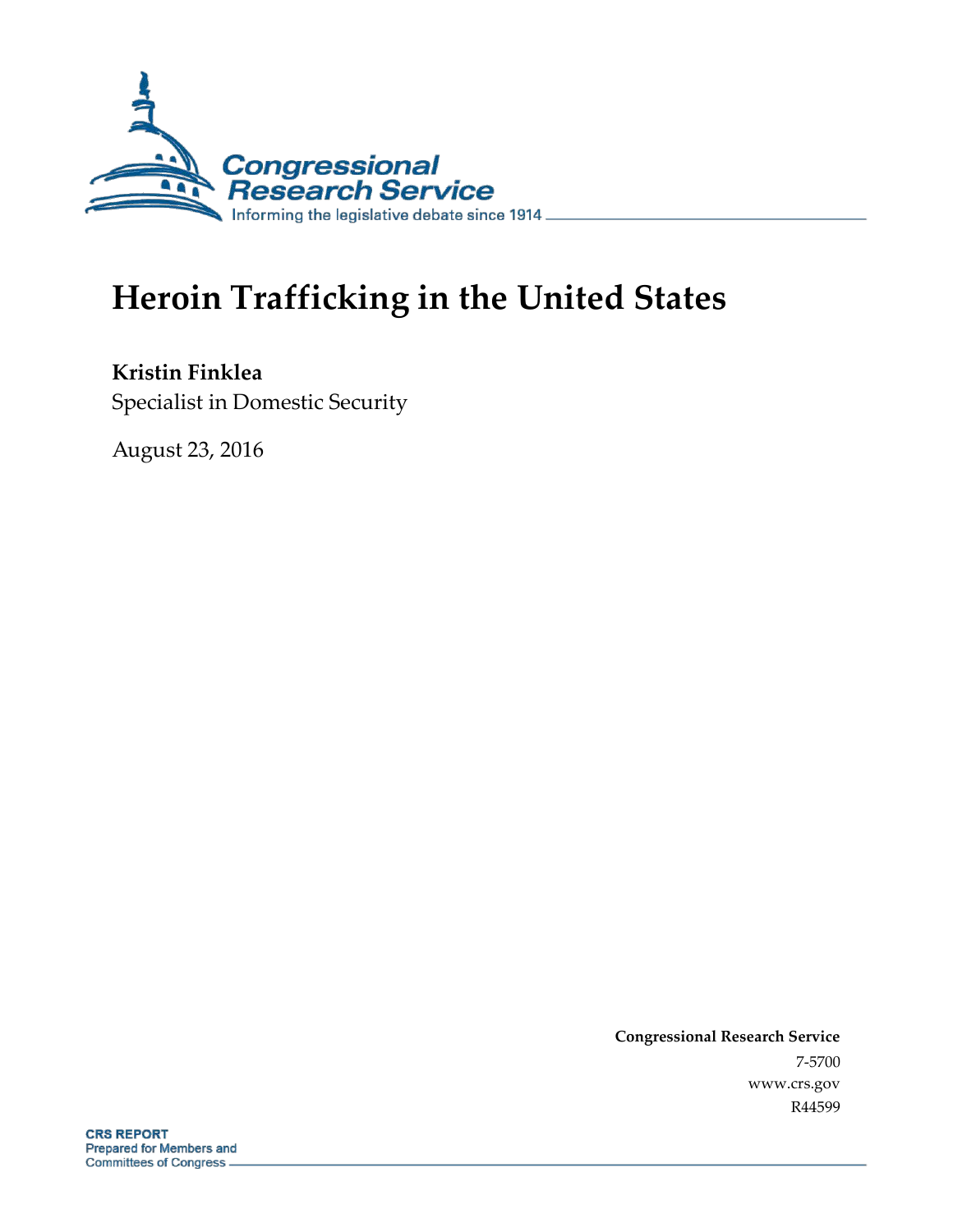## **Summary**

Over the past several years, the nation has seen an uptick in the use and abuse of opioids—both prescription substances and non-prescription substances such as heroin. The estimated number of individuals who had used heroin was 914,000 in 2014. Further, about 586,000 individuals (0.2% of the 12 and older population) had a heroin use disorder in 2014. In addition to an increase in heroin use over the past several years, there has been a simultaneous increase in its availability in the United States. This has been fueled by a number of factors, including increased production and trafficking of heroin—principally by Mexican criminal networks.

Mexican transnational criminal organizations are the major suppliers and key producers of most illegal drugs smuggled into the United States. They have been increasing their share of the U.S. drug market—particularly with respect to heroin. The United States still receives a large portion of heroin from South America (primarily Colombia) and, to a much lesser extent, Southwest Asia. In order to facilitate the distribution and sale of drugs in the United States, Mexican drug traffickers have formed relationships with U.S. street, prison, and outlaw motorcycle gangs. Although these gangs have historically been involved with retail-level drug distribution, their ties to the Mexican criminal networks have allowed them to become increasingly involved at the wholesale level as well.

The bulk of heroin smuggled into the United States transits across the Southwest border. From 2010 to 2015, heroin seizures in this area more than doubled from 1,016 kg to 2,524 kg. This trend mirrors the increase in overall seizures throughout the country. Further, there has been an increase in federal arrests and prosecutions of heroin traffickers. In 2015, for example, the Drug Enforcement Administration made 6,353 heroin-related arrests. In addition, U.S. Sentencing Commission data indicate that from 2011 to 2015, the number of individuals sentenced for heroin trafficking offenses in U.S. District Courts increased by nearly 50%.

The federal government—specifically, law enforcement—relies on a number of tools and initiatives to counter heroin trafficking. Many of these efforts focus on drug trafficking broadly and prioritize the greatest drug trafficking threats in a given area, whether those threats come from heroin or other illicit drugs or substances.

Going forward, there are a number of issues policymakers may consider as they address the issue of heroin trafficking. For instance, what is known about drug trafficking is contingent on data surrounding poppy cultivation, heroin production, and product inflows into the United States. Given that these are often based on snapshots of knowledge from disparate sources, Congress may question the collection and adequacy of these data. In addition, Congress may examine current law enforcement efforts to maximize the dismantling and prosecution of heroin trafficking networks. Policymakers may also look at existing federal strategies on drug control, transnational crime, and Southwest border crime to evaluate whether they are able to target the current heroin trafficking threat.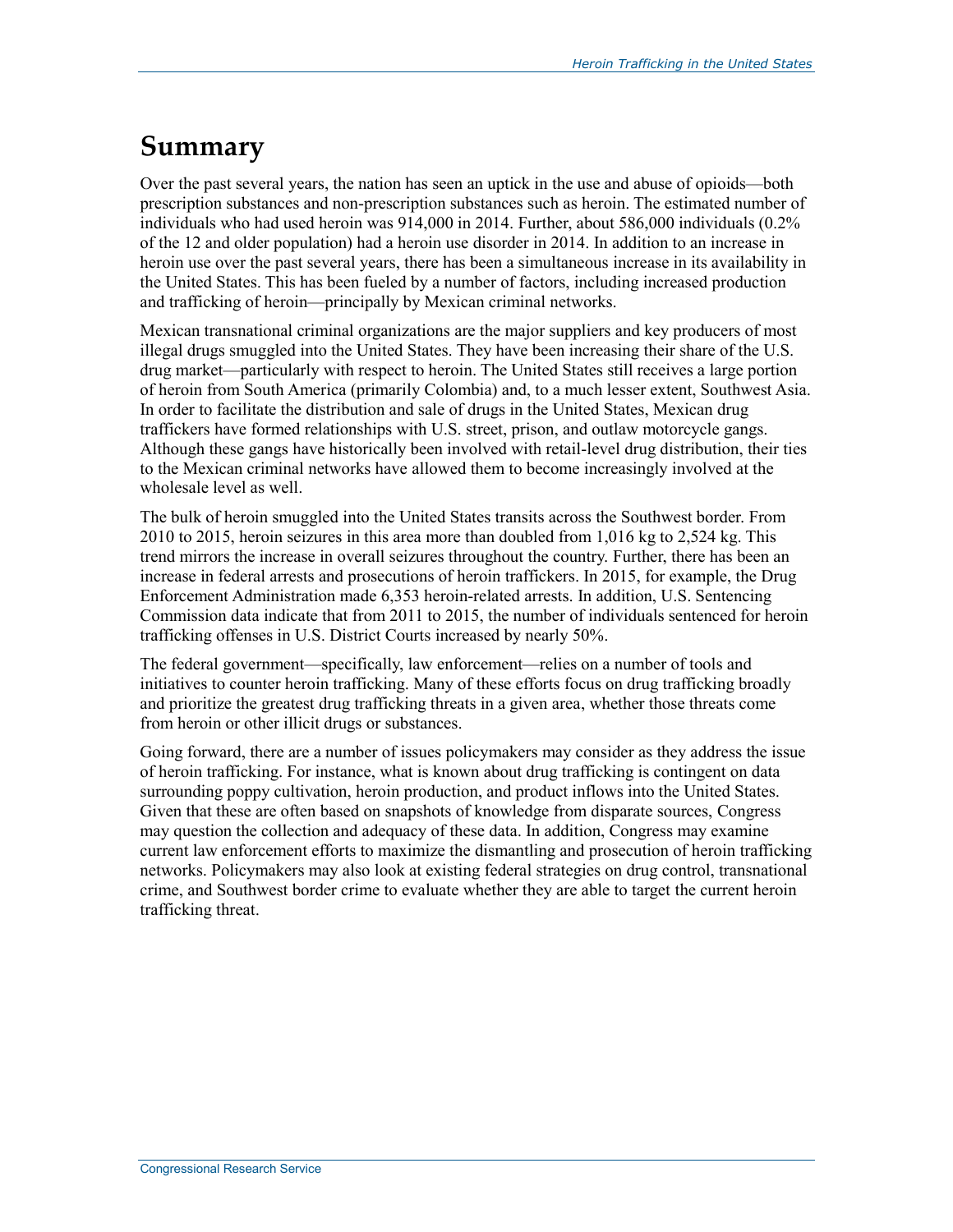## **Contents**

| Heroin Signature Program and Heroin Domestic Monitor Program  12 |  |
|------------------------------------------------------------------|--|
|                                                                  |  |
|                                                                  |  |
|                                                                  |  |
|                                                                  |  |
|                                                                  |  |
|                                                                  |  |
|                                                                  |  |

## Figures

## Contacts

|--|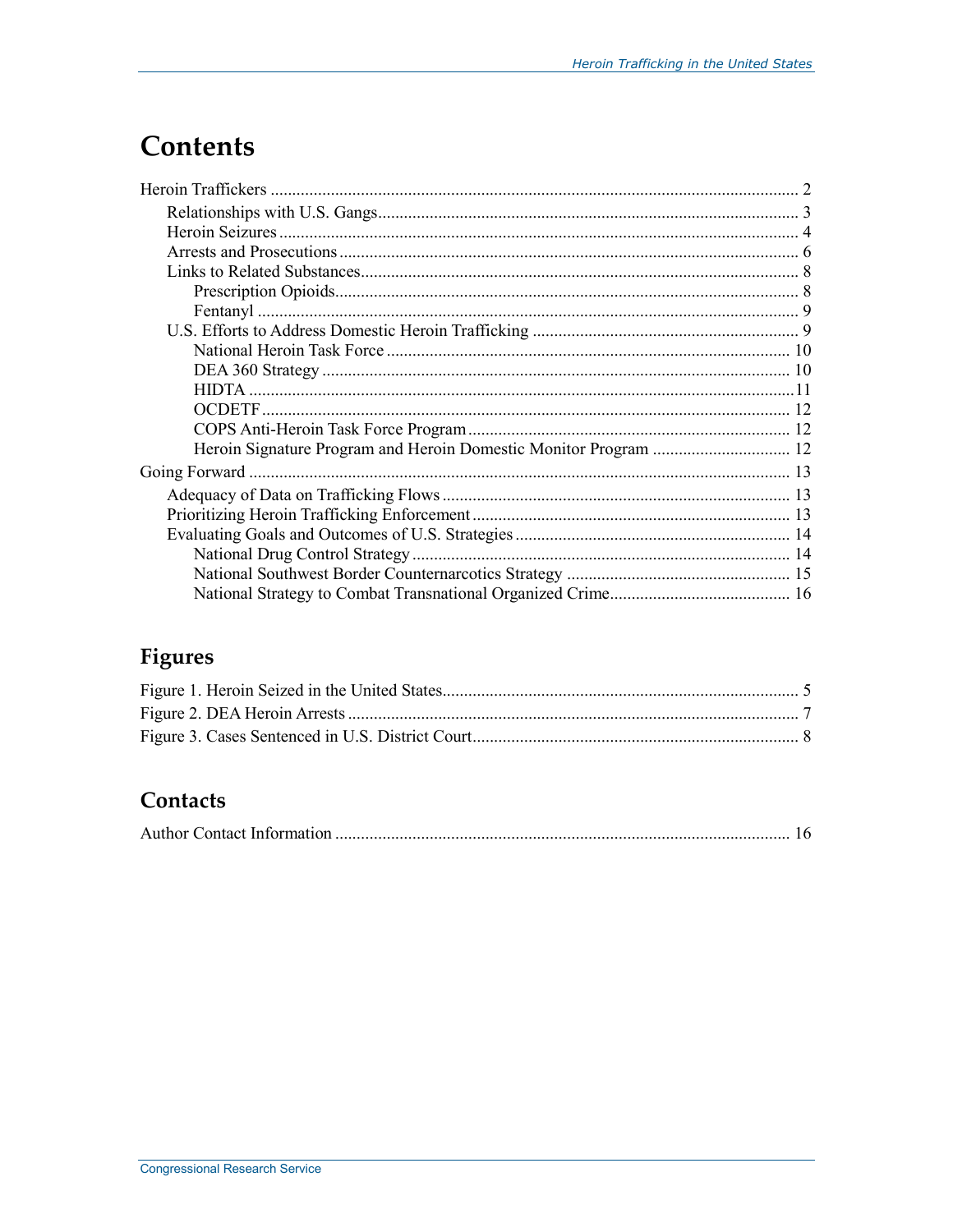n the midst of national concern over illicit drug use and abuse, there has been heightened attention to the issue of opioid abuse—including both prescription opioids and I is the midst of national concern over illicit drug use and abuse, there has been heightened<br>attention to the issue of opioid abuse—including both prescription opioids and<br>nonprescription opioids such as heroin. The incre first centered on the abuse of prescription painkillers. According to the Substance Abuse and Mental Health Services Administration (SAMHSA), about 4.3 million individuals were current (past month) nonmedical users of prescription pain relievers such as  $OxyC$ ontin in 2014.<sup>1</sup> Mirroring the nation's concern about prescription drug abuse has been a corresponding unease regarding the rise in heroin abuse.<sup>2</sup>

The estimated number of individuals who had used heroin within the past year was 914,000 in  $2014<sup>3</sup>$  In addition, about 586,000 individuals (0.2% of the 12 and older population) had a heroin use disorder in 2014.<sup>4</sup> Heroin-related overdose deaths increased by 244% between 2007 and 2013.<sup>5</sup> While there has been an increase of heroin overdoses and heroin-related deaths across the United States, the Midwest and Northeast regions have been highlighted as areas of particular concern.

In addition to an increase in heroin use over the past several years, there has been a simultaneous increase in its availability in the United States. This has been fueled by a number of factors, including increased production and trafficking of heroin—principally by Mexican criminal networks.<sup>6</sup> Mexican drug traffickers have been expanding their control of the U.S. heroin market, though the United States still receives heroin from South America and Southwest Asia as well. Notably, while the majority of the world's opium is produced in Afghanistan, $\alpha$  only a small proportion of that feeds the U.S. heroin market.

Policymakers may examine U.S. efforts to combat heroin trafficking as a means of combatting opioid abuse in the United States. This report provides an overview of heroin trafficking into and within the United States. It includes a discussion of links between the trafficking of heroin and the illicit movement of related substances such as controlled prescription drugs and synthetic drugs like fentanyl. The report also outlines existing U.S. efforts to combat heroin trafficking and possible congressional considerations going forward.<sup>8</sup>

<sup>&</sup>lt;sup>1</sup> Substance Abuse and Mental Health Services Administration, *Behavioral Health Trends in the United States: Results from the 2014 National Survey on Drug Use and Health*, September 2015, p. 7. For more information on prescription drug abuse, see CRS Report R43559, *Prescription Drug Abuse*, by Erin Bagalman et al.

<sup>&</sup>lt;sup>2</sup> Heroin is currently listed as a Schedule I controlled substance under the Controlled Substances Act (CSA, P.L. 91-513), meaning the federal government has deemed heroin as having a high potential for abuse, no currently accepted medical use in treatment, and a lack of accepted safety for its use under medical supervision. Under the CSA, there are five schedules under which substances may be classified—Schedule I being the most restrictive. For more information on the CSA, see CRS Report RL34635, *The Controlled Substances Act: Regulatory Requirements*, by Brian T. Yeh; and CRS Report RL30722, *Drug Offenses: Maximum Fines and Terms of Imprisonment for Violation of the Federal Controlled Substances Act and Related Laws*, by Brian T. Yeh.

<sup>3</sup> Substance Abuse and Mental Health Services Administration, *Behavioral Health Trends in the United States: Results from the 2014 National Survey on Drug Use and Health*, September 2015, p. 7.

 $4$  Ibid., p. 27.

<sup>5</sup> Drug Enforcement Administration, *2015 National Drug Threat Assessment Summary*, October 2015.  $<sup>6</sup>$  Ibid.</sup>

<sup>7</sup> United Nations Office on Drugs and Crime, *World Drug Report 2015*, May 2015.

<sup>&</sup>lt;sup>8</sup> A discussion of the overarching U.S. drug policy and of heroin abuse, prevention, and treatment are outside the scope of this report. For more information on these issues, see CRS Report R43749, *Drug Enforcement in the United States: History, Policy, and Trends*, by Lisa N. Sacco; and CRS Insight IN10031, *Heroin and Prescription Opioid Abuse: Access to Naloxone to Treat Overdose*, by Erin Bagalman.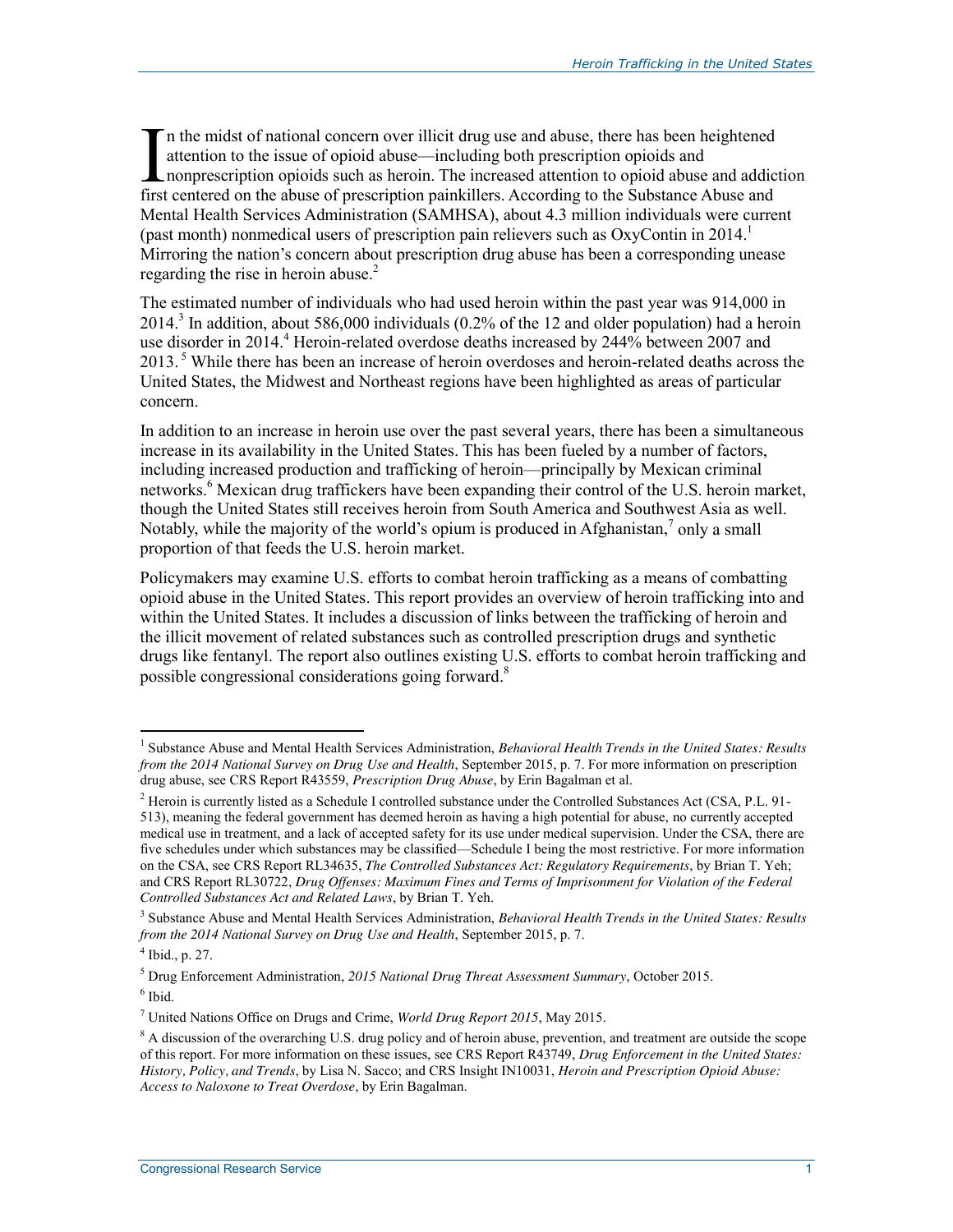# **Heroin Traffickers**

Mexican transnational criminal organizations (MTCOs) "remain the greatest criminal drug threat to the United States; no other group can challenge them in the near term."<sup>9</sup> They are the major suppliers and key producers of most illegal drugs smuggled into the United States. They have been increasing their share of the U.S. drug market—particularly with respect to heroin.<sup>10</sup> While there are at least eight major Mexican drug trafficking organizations operating in the United States, the Sinaloa Cartel is the most active. $11$ 

The Drug Enforcement Administration (DEA) notes that Mexican criminal networks "transport the bulk of their goods over the Southwest Border through ports of entry (POEs) using passenger vehicles or tractor trailers."<sup>12</sup> In passenger vehicles, the drugs may be held in secret compartments; while in tractor trailers, the drugs are often comingled with other legitimate goods.<sup>13</sup> Less commonly used methods to move drugs include smuggling them through crossborder underground tunnels and on commercial cargo trains, small boats, and ultralight aircraft.<sup>14</sup>

Mexican criminal networks have not always featured so prominently (or broadly) in the U.S. heroin market. Historically, Colombian criminal organizations controlled heroin markets in the Midwest and on the East Coast.<sup>15</sup> The Colombians are now receiving some of their supply for these markets directly from Mexican criminals.<sup>16</sup> Notably, "Mexican [transnational criminal organizations] are now competing for the East Coast and Mid-Atlantic markets by introducing Mexican brown/black tar heroin,<sup>17</sup> as well as by developing new techniques to produce highly refined white powder heroin."<sup>18</sup> Mexican poppy cultivation reportedly increased 160% from 2013 to 2015, and experts have estimated that this could allow for about 70 metric tons of heroin production in 2015. $19$ 

 9 Drug Enforcement Administration, *2015 National Drug Threat Assessment Summary*, October 2015, p. v.  $10$  Ibid.

<sup>&</sup>lt;sup>11</sup> Jack Riley, Acting Deputy Administrator, Drug Enforcement Administration, before the U.S. Congress, Senate Committee on Foreign Relations, Subcommittee on Western Hemisphere and Global Narcotics Affairs, *Cartels and the*  U.S. Heroin Epidemic: Combating Drug Violence and Public Health Crisis, 114<sup>th</sup> Cong., 2<sup>nd</sup> sess., May 26, 2016.

<sup>12</sup> Drug Enforcement Administration, *2015 National Drug Threat Assessment Summary*, October 2015, p. 3.

 $13$  Ibid.

 $14$  Ibid.

<sup>15</sup> Ibid., p. 26.

<sup>16</sup> Ibid., p. 4.

 $17$  For more information on the production of these forms of heroin, see the text box on "Heroin Production."

<sup>&</sup>lt;sup>18</sup> Statement for the Record of Jack Riley, Acting Deputy Administrator, Drug Enforcement Administration, U.S. Congress, Senate Committee on Foreign Relations, Subcommittee on Western Hemisphere and Global Narcotics Affairs, *Cartels and the U.S. Heroin Epidemic: Combating Drug Violence and Public Health Crisis*, 114<sup>th</sup> Cong., 2<sup>nd</sup> sess., May 26, 2016.

<sup>19</sup> Ibid. See also Office of National Drug Control Policy, *Mexico*, https://www.whitehouse.gov/ondcp/mexico.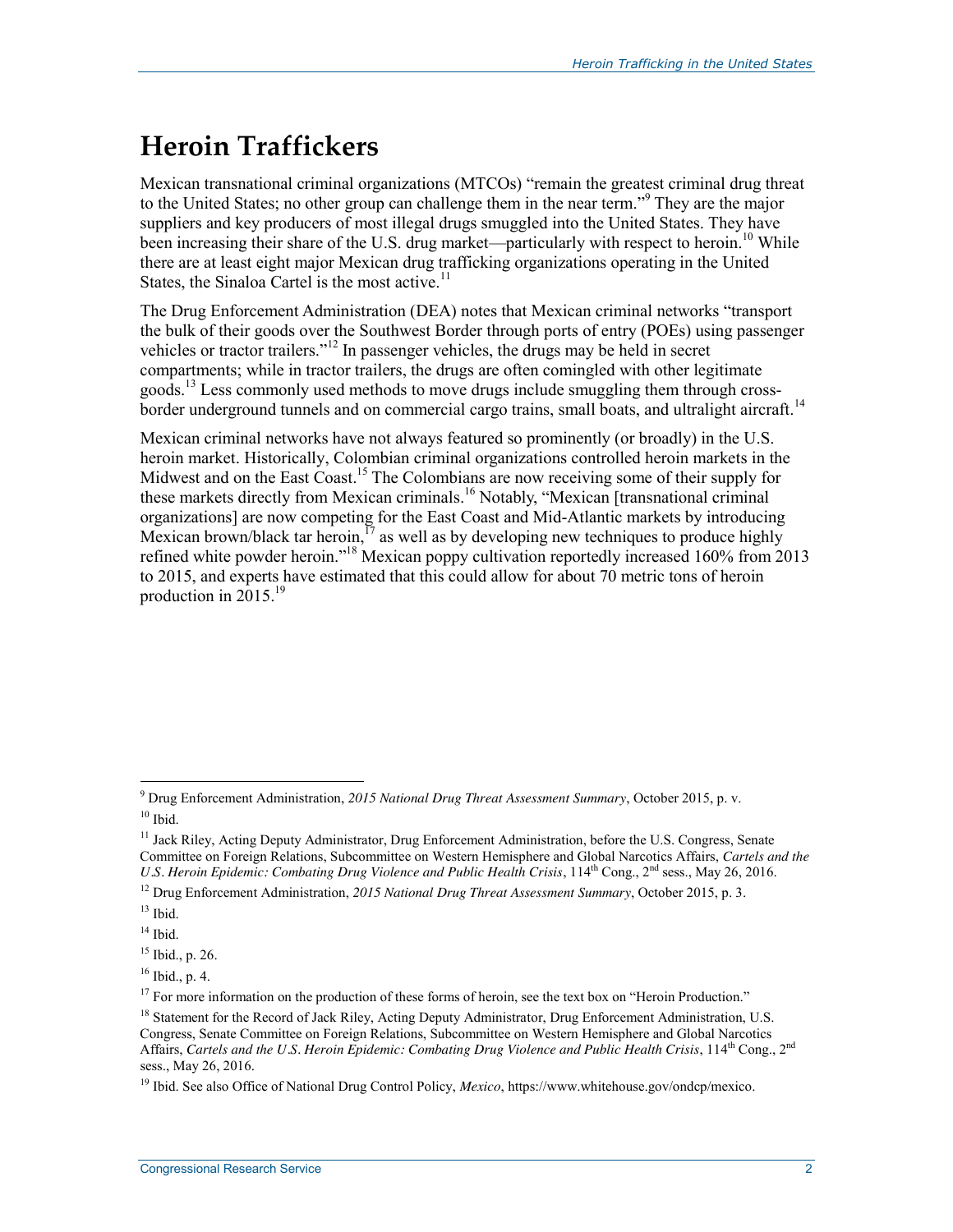The DEA has observed that "[t]he increased role of Mexican traffickers is affecting heroin trafficking patterns."<sup>22</sup> Because Mexican criminal organizations move product across the Southwest border, western states have started to become part of the heroin transit zone. In addition, as the Mexican traffickers take on a larger role in the U.S. heroin market, and expand their operations to the East Coast, authorities have seen black tar heroin emerge in the Northeastern United States, where it had rarely been seen. However, the DEA reports that "black tar heroin seizures still comprise a very small percentage of the heroin seized in the Northeast"<sup>23</sup> and that much of the heroin found in that region has been Colombian. $^{24}$ 

#### **Heroin Production**

Created from the morphine molecule of the opium poppy, heroin can be produced in a number of purity grades (white powder heroin being the most pure and black tar heroin being the least) and can be administered through a number of means (e.g., smoking, snorting, or injecting). In the process of creating heroin, "[w]hite heroin is made by isolating morphine from opium and then synthesizing heroin from morphine."20 Producing black tar heroin, however, "skips the intermediate step of morphine isolation and synthesizes heroin straight from the opium."21 As such, producing black tar heroin is faster and less costly than producing white heroin and thus may be a particularly economical high for opioid abusers.

## **Relationships with U.S. Gangs**

In order to facilitate the distribution and sale of drugs in the United States, Mexican drug traffickers have formed relationships with U.S. street, prison, and outlaw motorcycle gangs (OMGs).<sup>25</sup> The National Gang Intelligence Center (NGIC) reported that at least 96 U.S. gangs are involved in cross-border crimes. Reportedly, the MTCO with the greatest number of gang ties is the Sinaloa Cartel. $^{26}$ 

The relationships between U.S. gangs and Mexican criminal networks are well documented by state and local investigators. They cannot, however, detail exactly how the gangs interact with the Mexican traffickers. $27$  Experts project that

gangs will naturally continue to foster relationships with MTCOs and, wherever possible, will seek to heighten their role in drug trafficking. MTCO partnerships are integral to gang objectives as MTCOs supply gangs with access to corridors along the US/Mexico border and extend advantage in the illicit drug industry, all of which translates to money and power, the two primary objectives of gangs. $^{28}$ 

Although these gangs have historically been involved with retail-level drug distribution, their ties to the Mexican criminal networks have allowed them to become increasingly involved at the

<sup>20</sup> Stratfor, *Criminal Commodities Series: Black Tar Heroin*, March 9, 2012.

 $21$  Ibid.

<sup>22</sup> Drug Enforcement Administration, *National Heroin Threat Assessment Summary*, June 2016, p. 5.

 $23$  Ibid.

<sup>&</sup>lt;sup>24</sup> Statement for the Record of Jack Riley, Acting Deputy Administrator, Drug Enforcement Administration, U.S. Congress, Senate Committee on Foreign Relations, Subcommittee on Western Hemisphere and Global Narcotics Affairs, *Cartels and the U.S. Heroin Epidemic: Combating Drug Violence and Public Health Crisis*, 114<sup>th</sup> Cong., 2<sup>nd</sup> sess., May 26, 2016.

<sup>25</sup> Drug Enforcement Administration, *National Drug Threat Assessment Summary 2015*, 2015.

<sup>26</sup> National Gang Intelligence Center, *2015 National Gang Report.*

 $27$  Ibid., p. 30.

 $^{28}$  Ibid., p. 48.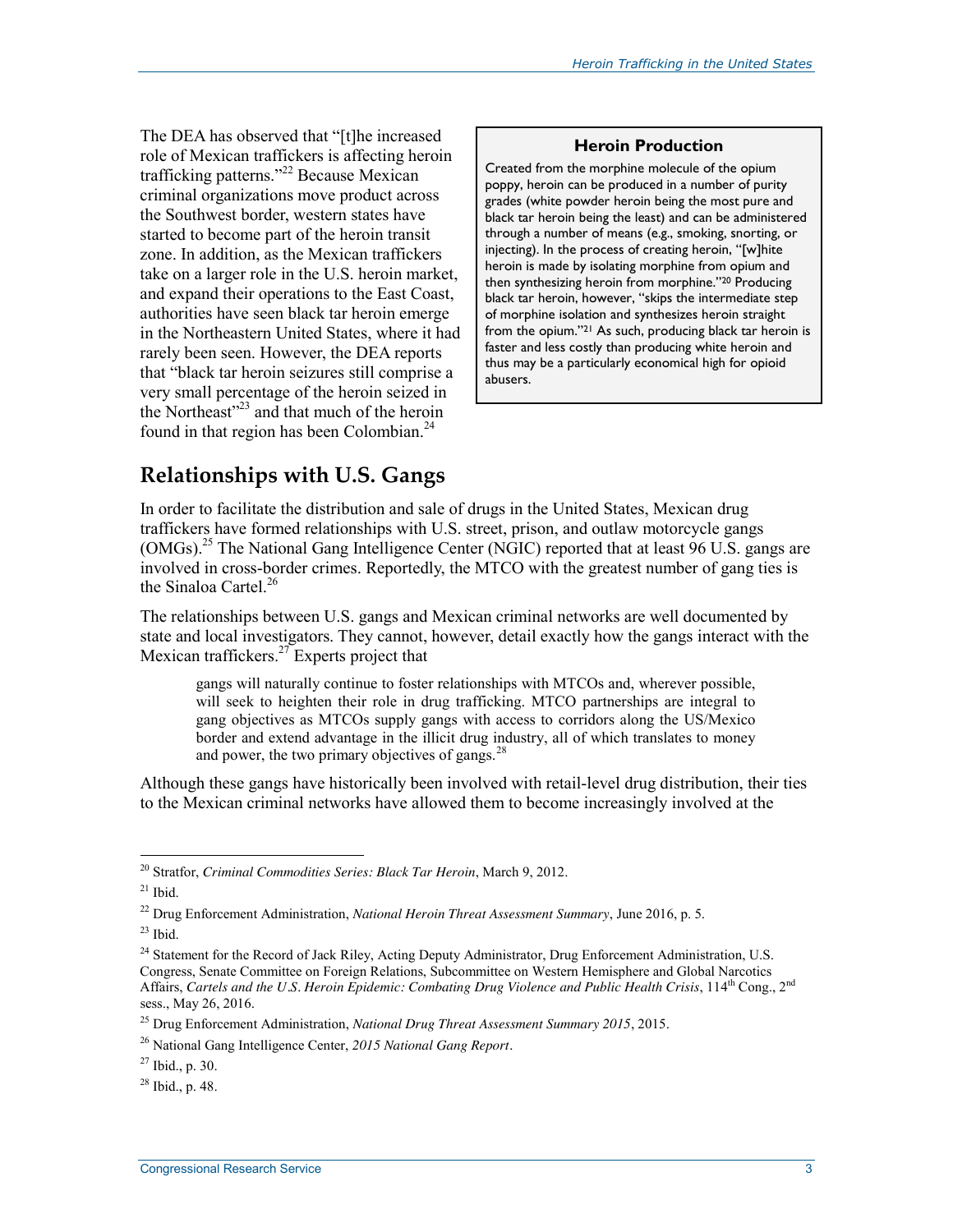wholesale level as well. Trafficking and distribution of illicit drugs is a primary source of revenue for these gangs<sup>29</sup> and among the most common of their criminal activities.<sup>30</sup>

Prison gangs in particular have strong ties to MTCOs and they also have some control over U.S. street gangs (though sometimes these roles are reversed). For instance, "[p]rison gangs order gang members on the street to conduct crimes on their behalf and thereby function as brokers in the transfer of drugs from the MTCOs to street gangs. Both activities render prison gangs proximally responsible for many of the drug crimes that occur in the United States."<sup>31</sup> The NGIC has noted that prison gangs are not particularly loyal or discerning about which type of drug they are involved in moving, and they tend to take advantage of opportunity—whether it be heroin or another drug.<sup>32</sup> Similarly, OMGs and street gangs are involved in poly-drug criminal activities, and law enforcement investigations of street gangs participating in drug trafficking often involve multiple drug types.

• In May 2016, federal agents near San Diego, CA, arrested 18 alleged gang members and their associates who were suspected of trafficking drugs including heroin and methamphetamine—and weapons. Most defendants were allegedly selling drugs, and some were thought to have been involved in importing the heroin and methamphetamine from Mexico.<sup>33</sup>

### **Heroin Seizures**

The majority of heroin making its way to the United States originates in Mexico and Colombia, and the bulk of this supply is smuggled into the country across the Southwest border. From 2010 to 2015, heroin seizures in this area more than doubled from 1,016 kg to 2,524 kg.<sup>34</sup> This upward trend in Southwest border seizures generally mirrors overall heroin seizures throughout the United States (see **Figure 1**).

<sup>29</sup> Drug Enforcement Administration, *National Drug Threat Assessment Summary 2015*, 2015.

<sup>30</sup> National Gang Intelligence Center, *2015 National Gang Report*.

 $31$  Ibid., p. 17.

 $32$  Ibid., p. 19.

<sup>&</sup>lt;sup>33</sup> U.S. Department of Justice, "Officials Take Down Gang-Affiliated Drug Traffickers; Remove Methamphetamine, Heroin and Guns from the Street," press release, May 5, 2016.

<sup>34</sup> Drug Enforcement Administration, *National Drug Threat Assessment Summary 2015*, 2015.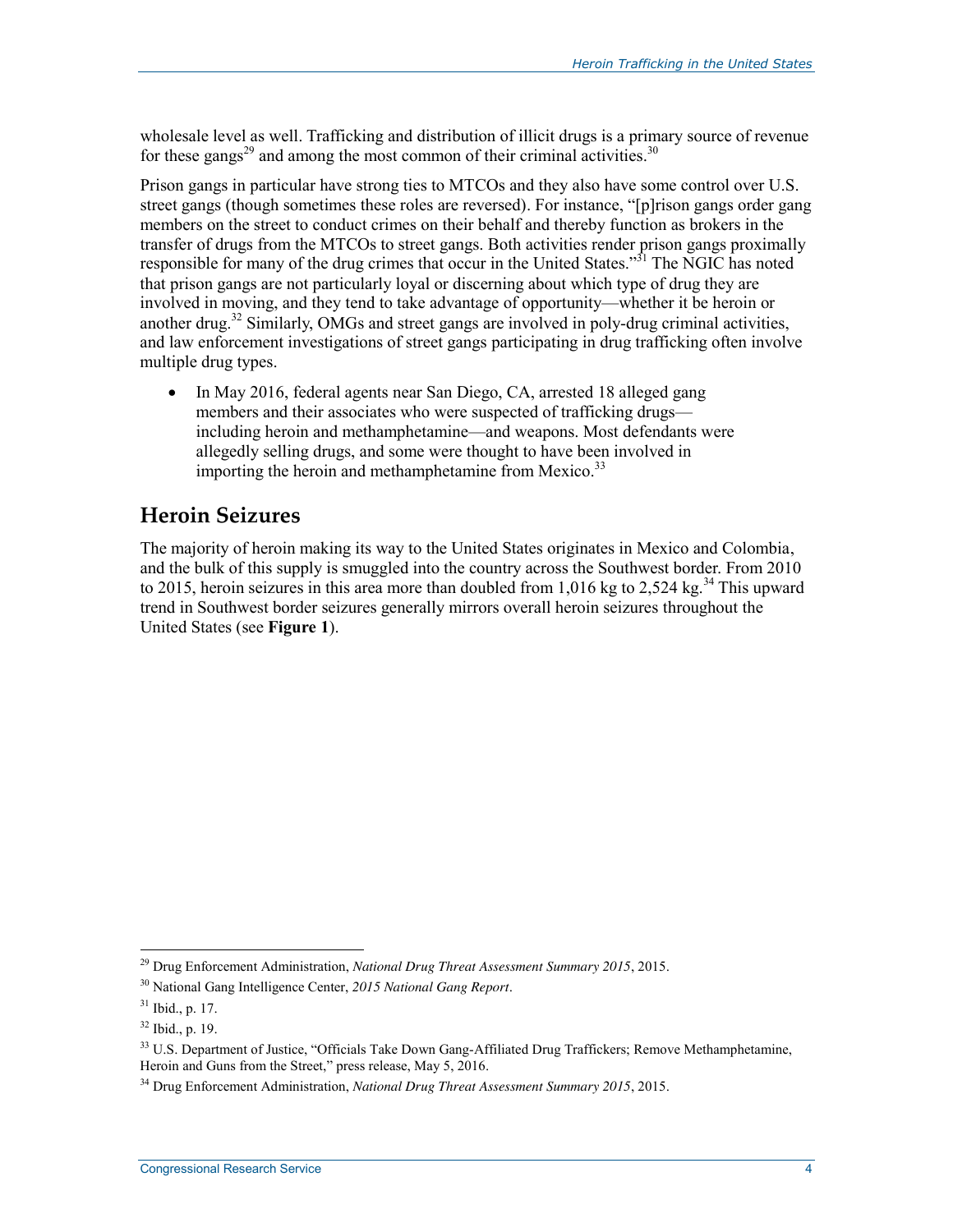

**Figure 1. Heroin Seized in the United States** 

**Source:** National Seizure System data, as provided to CRS by the DEA, July 22, 2016.

The United Nations Office on Drugs and Crime (UNODC) has outlined how seizure data can be used in combination with data on drug prices and purity to help serve as a drug market indicator. The UNODC notes that "[f]alling seizures in combination with rising drug prices and falling purity levels may suggest a decline in overall drug supply, while rising seizures in combination with falling drug prices and rising purity levels are usually considered a good indicator of an increase in drug supply."<sup>35</sup>

The UNODC's model can be applied to heroin seizure data to assess the scope of the heroin market in the United States. Notably, heroin seizures have been increasing, as illustrated in **Figure 1**, and according to the DEA's 2015 *National Heroin Threat Assessment Summary*, "[h]eroin today is much higher in purity and lower in price."<sup>36</sup>

• Purity. For seizures of heroin greater than 100 grams, the average heroin purity was 61% in 2012. This purity dropped to about 31% for retail quantities of heroin (10 grams or less).<sup>37</sup> While the purity has fluctuated somewhat over the past two decades, it has remained elevated relative to levels in the  $1980s$ .<sup>38</sup> For comparison, the average retail-level purity in 1981 was  $10\%$ <sup>39</sup>

<sup>35</sup> United Nations Office on Drugs and Crime, *World Drug Report 2015*, May 2015, p. 37.

<sup>36</sup> Drug Enforcement Administration, *National Heroin Threat Assessment Summary*, April 2015, p. 6. Of note, the most recent heroin price and purity data cited are from 2012.

<sup>&</sup>lt;sup>37</sup> Office of National Drug Control Policy, *National Drug Control Strategy*, *Data Supplement 2015*, p. 89. The most recent official data are from 2012.

<sup>38</sup> Drug Enforcement Administration, *National Heroin Threat Assessment Summary*, April 2015, p. 6.  $39$  Ibid.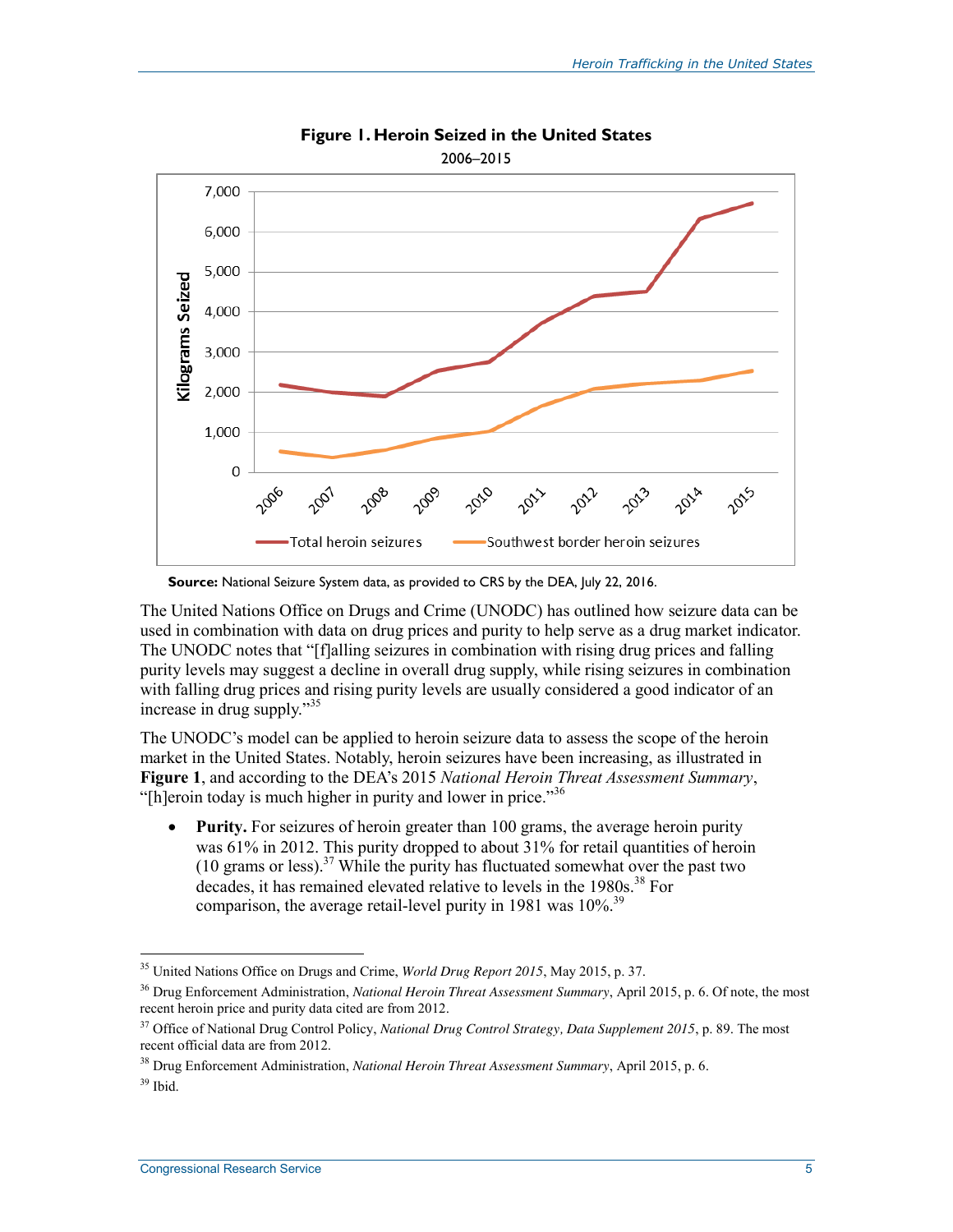**•** Price. For purchases of 10 grams of heroin or less, the average price per pure gram was \$465 in 2012.<sup>40</sup> Heroin prices have declined, though have been relatively low since the early  $1990s$ .<sup>41</sup>

According to the UNODC's model, this combination of seizures, purity, and price may indicate that there is an increased heroin supply for the U.S. market. Indeed, experts have noted an increase in Mexican heroin production, which is primarily destined for the United States.

The increase in seizures, however, may reflect more than just increases in the heroin supply and demand in the U.S. market. This could also be driven by factors such as enhanced U.S. law enforcement efforts to interdict and seize the contraband and/or by less stringent efforts by traffickers to conceal the drugs.

### **Arrests and Prosecutions**

Not only has there been an increase in heroin use and seizures in the United States, but there has also been an increase in federal arrests and prosecutions of heroin traffickers. Data from the DEA indicate that a majority of heroin-related arrests are for trafficking offenses. In 2015, the DEA made 6,353 heroin-related arrests. The bulk of these arrests were made for conspiracy (30%), distribution (25%), possession with intent<sup>42</sup> (22%), and simple possession (16%). Other offense categories for which a much smaller proportion of arrests were made include importation, manufacture, RICO (Racketeer Influenced and Corrupt Organization), and CCE (continuing criminal enterprise). $43$  In other words, the majority of these heroin-related arrests were for offenses that may be considered to fall under the umbrella of trafficking or activities of criminal networks rather than simple possession by individuals.<sup>44</sup> DEA heroin arrest data indicate that since remaining relatively flat in the mid-2000s, overall heroin arrests have generally been climbing (see **Figure 2**). $45$ 

<sup>40</sup> Office of National Drug Control Policy, *National Drug Control Strategy, Data Supplement 2015*, p. 89. The most recent official data are from 2012.

<sup>41</sup> Drug Enforcement Administration, *National Heroin Threat Assessment Summary*, April 2015, p. 7. Prices have been low relative to those in the 1980s.

 $42$  In this category, the intention is to manufacture, distribute, or dispense a controlled substance—heroin.

<sup>&</sup>lt;sup>43</sup> Data provided by the DEA to CRS, July 15, 2016.

<sup>&</sup>lt;sup>44</sup> Trafficking offenses are generally considered those involving unlawful distribution, possession with intent to distribute, manufacture, importation and exportation, etc. (21 U.S.C. 841, 960, 962, and 46 U.S.C. 70506). For more information on trafficking offenses and associated penalties (as well as other drug offenses and penalties), see CRS Report RL30722, *Drug Offenses: Maximum Fines and Terms of Imprisonment for Violation of the Federal Controlled Substances Act and Related Laws*, by Brian T. Yeh.

<sup>&</sup>lt;sup>45</sup> Data provided by the DEA to CRS, July 15, 2016.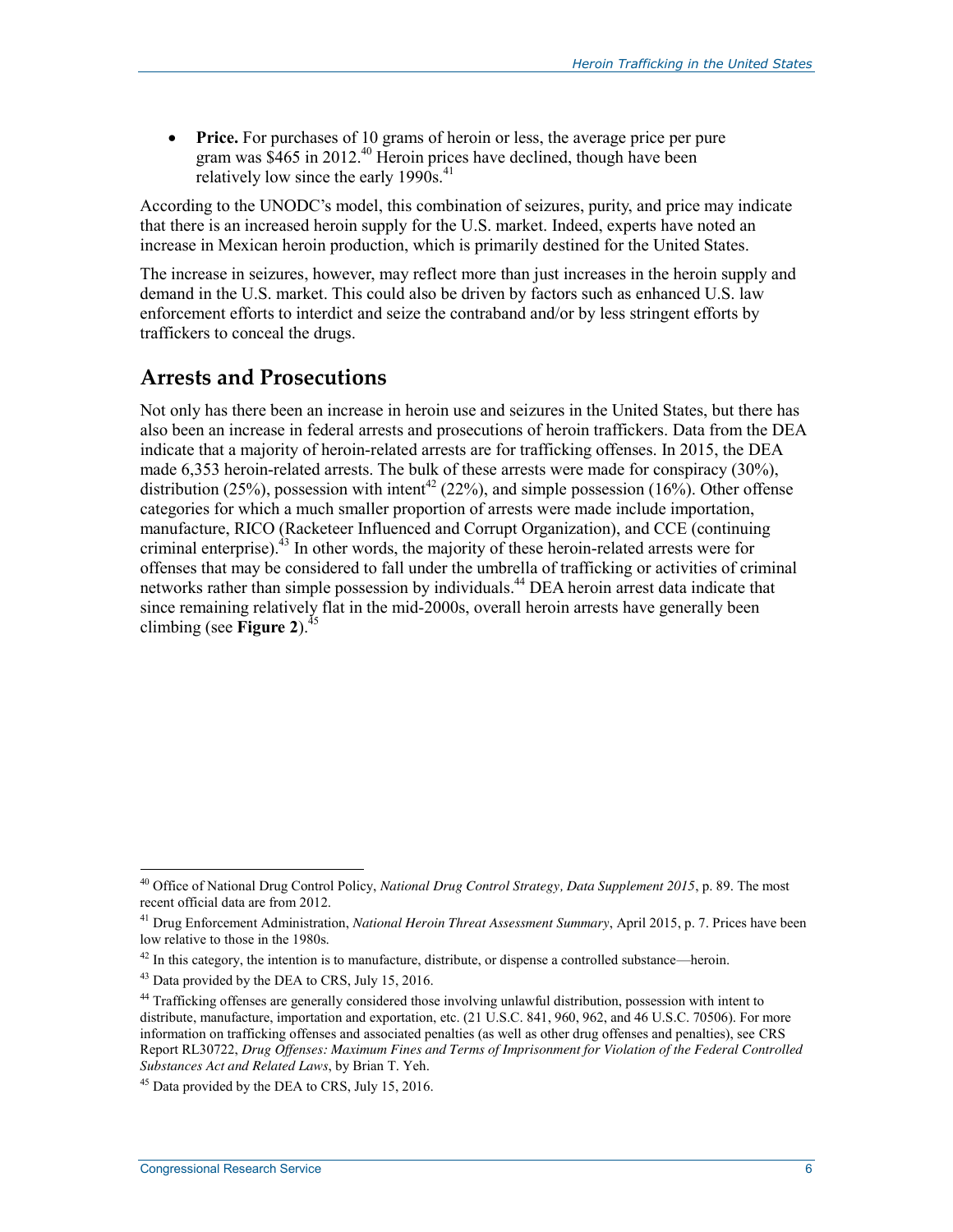

**Figure 2. DEA Heroin Arrests** 

Source: Data provided by the DEA, July 15, 2016.

The U.S. Sentencing Commission reports that the number of individuals sentenced for heroin trafficking offenses in U.S. District Courts has increased from 1,765 in FY2011 to 2,640 in FY2015—an increase of nearly 50%.<sup>46</sup> FY2015 data indicate that 2,640 of 19,792 individuals sentenced for drug trafficking offenses  $(13.3%)$  were sentenced for heroin trafficking.<sup>47</sup> That amounts to 3.7% of all offenses sentenced in U.S. District Courts. (See **Figure 3**.)

<sup>46</sup> U.S. Sentencing Commission, *Quick Facts: Heroin Trafficking Offenses*, June 2016.

<sup>47</sup> U.S. Sentencing Commission, *Quick Facts: Drug Trafficking Offenses*, May 2016. 31.5% of drug trafficking cases were for methamphetamine offenses, 20.5% were for powder cocaine (9.5% were for crack cocaine), 17.1% were for marijuana, 4.2% were for Oxycodone, and 3.9% were for other drug offenses.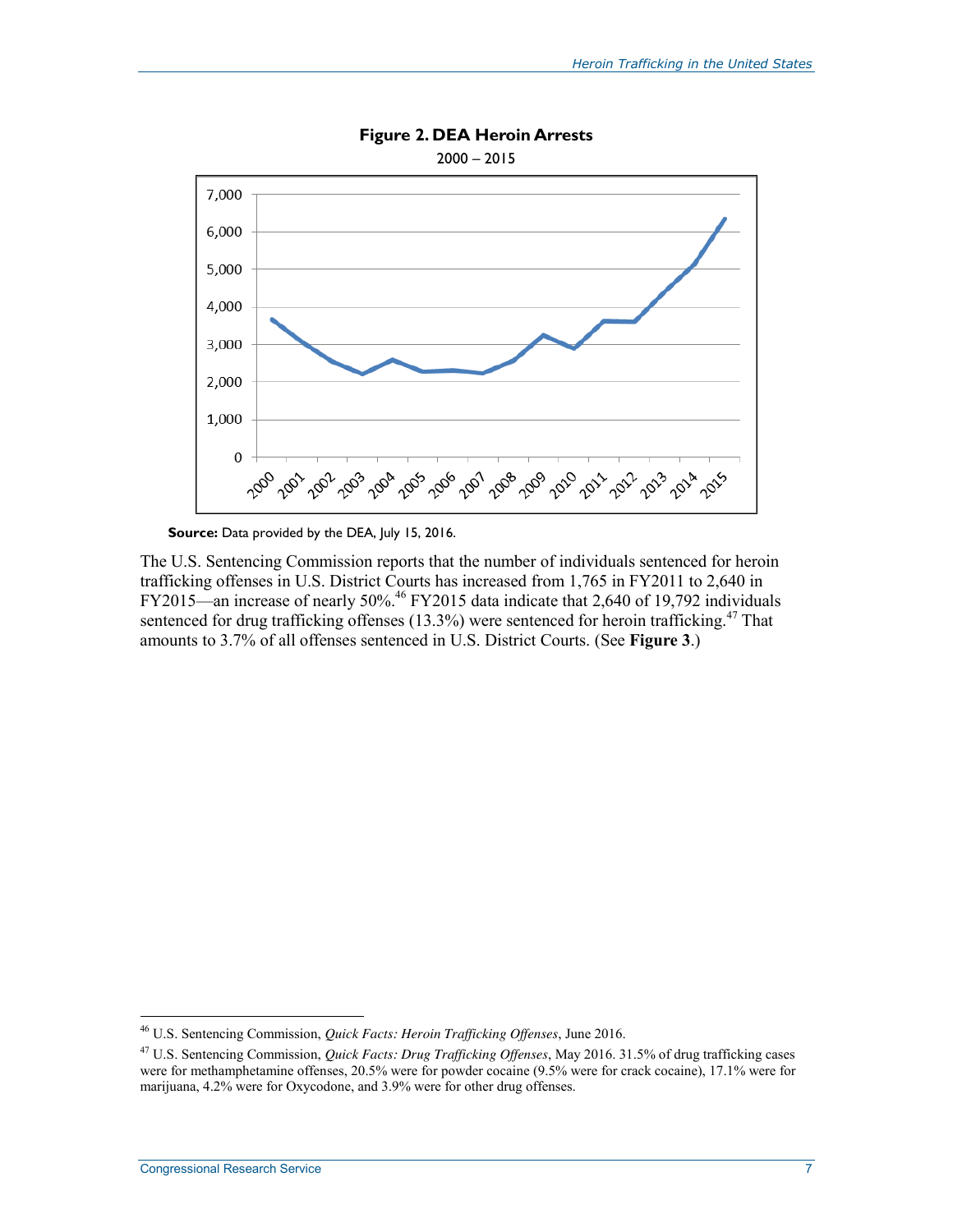

**Figure 3. Cases Sentenced in U.S. District Court** 

**Source:** U.S. Sentencing Commission, *Quick Facts: Drug Trafficking Offenses*, May 2016. **Notes:** Numbers depicted reflect the overall percentage of cases sentenced.

## **Links to Related Substances**

#### **Prescription Opioids**

Some have theorized that prescription opioid abuse may lead to, or be a "gateway" for, nonprescription abuse of opioids such as heroin. The data are unclear. Results from one SAMHSA study indicate that the "recent (12 months preceding interview) heroin incidence rate was 19 times higher among those who reported prior nonmedical pain reliever (NMPR) use than among those who did not (0.39% vs. 0.02%).<sup>"48</sup> However, while "four out of five recent heroin" initiates (79.5%) previously used NMPR ... the vast majority of NMPR users have not progressed to heroin use."<sup>49</sup> The *2016 National Heroin Threat Assessment Summary* notes that about 4% of individuals who abuse prescription drugs start to use heroin.<sup>50</sup> As noted below, one factor that may sway opioid abusers' shifts from prescription opioids to heroin may be the cost. If addicts cannot pay for diverted prescription opioids, they may switch to heroin as a lower-cost alternative. Reportedly, "[d]rug trafficking organizations have responded to this trend. DEA intelligence reveals that heroin trafficking organizations are relocating to areas where nonmedical use of prescription drugs is on the rise. $^{51}$ 

<sup>48</sup> Pradip K. Muhuri, Joseph C. Gfroerer, and M. Christine Davies, *Associations of Nonmedical Pain Reliever Use and Initiation of Heroin Use in the United States*, Substance Abuse and Mental Health Services Administration, Center for Behavioral Health Statistics and Quality, August 2013, p. 1.

<sup>49</sup> Ibid.

<sup>50</sup> Drug Enforcement Administration, *National Heroin Threat Assessment Summary 2016*, June 2016.

<sup>51</sup> Drug Enforcement Administration, *FY2017 Performance Budget Congressional Submission*, p. DEA-86.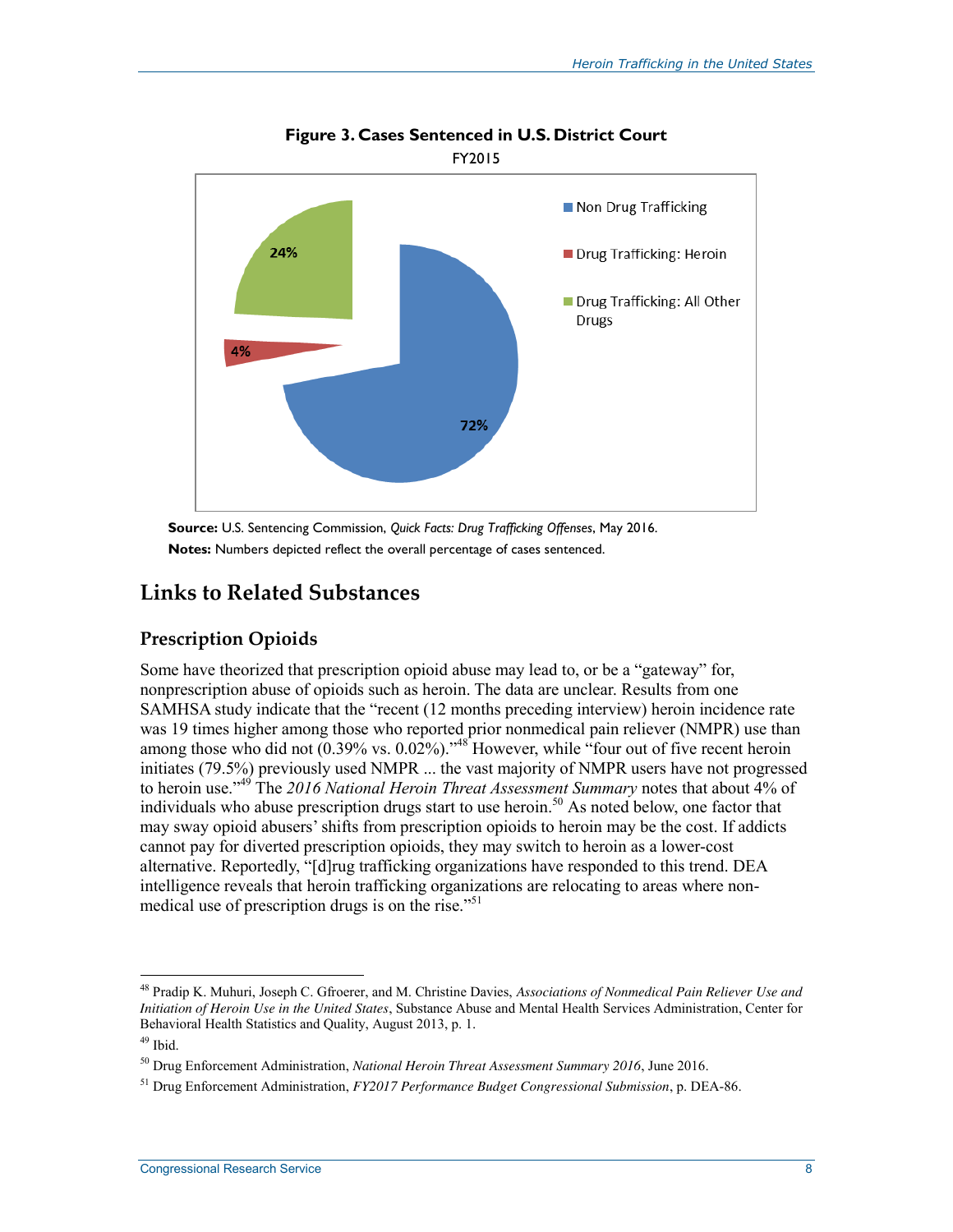#### **Fentanyl**

Fentanyl is a synthetic opioid that is 25-40 times more potent than heroin<sup>52</sup> and 50-100 times more potent than morphine. It may be used to treat pain associated with advanced cancer. Most cases of fentanyl-related overdoses are associated with non-pharmaceutical fentanyl;<sup>53</sup> this type of fentanyl is often mixed with heroin and/or other drugs, sometimes without the consumer's knowledge.

Mexico and China have been cited as the primary source countries for illicitly produced fentanyl in the United States.<sup>54</sup> In addition, analogs of fentanyl, such as acetyl fentanyl, are manufactured in China.<sup>55</sup> Fentanyl is reportedly trafficked into the United States across the Southwest border or delivered through mail couriers.<sup>56</sup> Much of the illegally diverted and clandestinely produced fentanyl is found in the same U.S. markets as white powder heroin.<sup>57</sup>

Law enforcement has identified an increasing trend in traffickers exploiting the demand for prescription opioids by creating counterfeit pills—"some containing deadly amounts of fentanyl."<sup>58</sup> Pill press operations have popped up throughout North America, suggesting growth of the illicit fentanyl market.<sup>59</sup>

## **U.S. Efforts to Address Domestic Heroin Trafficking**

The United States broadly confronts the drug problem through a combination of efforts targeting supply and demand. As such, the Administration has put resources into the areas of prevention, treatment, and law enforcement initiatives. In targeting one element of the drug problem—such as trafficking—many of the U.S. efforts cut across these areas. The Office of National Drug Control Policy's (ONDCP) *National Drug Control Strategy* highlights disrupting domestic drug trafficking and production as one of its priority areas. In doing so, it outlines three broad principles:

- coordinating federal enforcement initiatives with state, local, and tribal partners;
- securing U.S. borders; and
- focusing national efforts on specific drug problems. $60$

 $\overline{a}$ 52 Drug Enforcement Administration, *National Drug Threat Assessment Summary 2015*, November 2015, p. 41.

<sup>53</sup> Centers for Disease Control and Prevention (CDC), *Increases in Fentanyl Drug Confiscations and Fentanyl-related Overdose Fatalities*, CDC Health Advisory, CDCHAN-00384, October 26, 2015.

<sup>&</sup>lt;sup>54</sup> Testimony of Customs and Border Protection Commission, R. Gil Kerlikowske before the Senate Committee on Homeland Security and Governmental Affairs, *Border Security and America's Heroin Epidemic: The Impact of the Trafficking and Abuse of Heroin and Prescription Opioids in Wisconsin*, 114th Cong., 2nd sess., April 6, 2016. See also Jeanne Whalen and Brian Spegele, "The Chinese Connection Fueling America's Fentanyl Crisis," *The Wall Street Journal*, June 23, 2016.

<sup>55</sup> Drug Enforcement Administration, *National Drug Threat Assessment Summary 2015*, November 2015, p. 42.

<sup>56</sup> Testimony of Customs and Border Protection Commission, R. Gil Kerlikowske before the Senate Committee on Homeland Security and Governmental Affairs, *Border Security and America's Heroin Epidemic: The Impact of the Trafficking and Abuse of Heroin and Prescription Opioids in Wisconsin*, 114th Cong., 2nd sess., April 6, 2016.

<sup>57</sup> Drug Enforcement Administration, *National Drug Threat Assessment Summary 2015*, November 2015, p. 41.

<sup>58</sup> Drug Enforcement Administration, *National Heroin Threat Assessment Summary 2016*, June 2016, p. 6.

<sup>&</sup>lt;sup>59</sup> These operations press powdered substances into pill form to prepare them for distribution and consumption.

<sup>60</sup> Office of National Drug Control Policy, *National Drug Control Strategy*, 2015.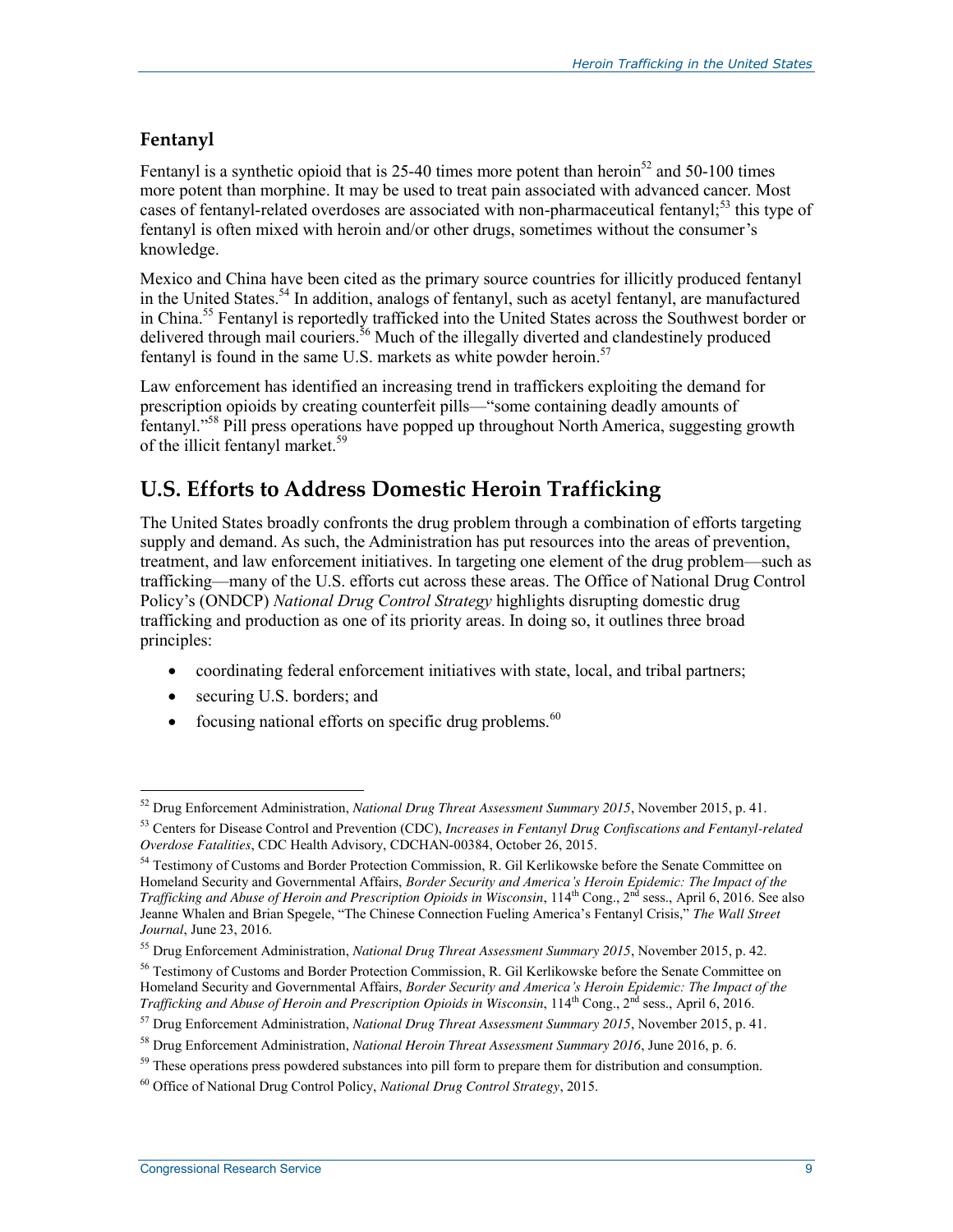Each of these principles has several action items. Notably, the action items are not necessarily directed at combating *heroin* trafficking; rather, they focus on countering drug trafficking broadly, which includes heroin trafficking.

Another priority area in the *National Drug Control Strategy* (targeting trafficking) is strengthening law enforcement and international partnerships ultimately to reduce the supply and availability of foreign-produced drugs in the United States. Citing the increasing flow of heroin into the United States, the strategy outlines ways federal law enforcement supports supply reduction activities in source countries. These include backing crop eradication programs, alternative development initiatives, interdiction efforts, law enforcement operations, and coordinated threat finance responses.

The federal government—specifically, law enforcement—relies on a number of tools and initiatives to counter heroin trafficking. This section provides a snapshot of some of these. Notably, many law enforcement efforts focus on drug trafficking broadly and prioritize the greatest drug trafficking threats in a given area whether those threats come from heroin or other illicit drugs or substances.

#### **National Heroin Task Force**

The National Heroin Task Force was convened by the Department of Justice (DOJ) and ONDCP in March 2015 pursuant to P.L. 113-235. The task force examined the Administration's efforts to tackle the heroin epidemic from various angles including criminal enforcement, prevention, and substance use disorder treatment and recovery services, and it developed a report with recommendations.<sup>61</sup> The report's recommendations target the public safety and public health aspects of the opioid epidemic, and several specifically address countering heroin trafficking and the related issue of prescription opioid diversion.

The task force suggested, for instance, that the federal government prioritize prosecutions of heroin distributors and enhance investigation and prosecution techniques to target the heroin supply chain—particularly when the drug causes death. The report noted that identifying the source of particularly potent heroin can help cut off the source and may ultimately save lives. It also noted that prominent prosecutions of distributors and traffickers can help spread information about the public health consequences of heroin use and may serve as a deterrent to other potential drug dealers. $62$ 

The task force also recommended using coordinated, real time data sharing to disrupt drug supply and to focus prevention, treatment, and intervention resources on the areas that need them most. It highlights the High Intensity Drug Trafficking Areas (HIDTA) program and the Organized Crime Drug Enforcement Task Force (OCDETF) program as examples of task forces that can be leveraged for these information sharing purposes.<sup>63</sup>

#### **DEA 360 Strategy**

The DEA has developed a 360 Strategy aimed at "tackling the cycle of violence and addiction generated by the link between drug cartels, violent gangs, and the rising problem of prescription opioid and heroin abuse."<sup>64</sup> The strategy was launched in November 2015 as a pilot program in

<sup>61</sup> National Heroin Task Force, *Final Report and Recommendations*, December 31, 2015.

 $62$  Ibid., p. 12.

<sup>63</sup> Ibid., p. 10. Both of these programs are discussed below.

<sup>64</sup> Drug Enforcement Administration, *DEA 360 Strategy: Working Together to Break the Cycle of Drug Trafficking,*  (continued...)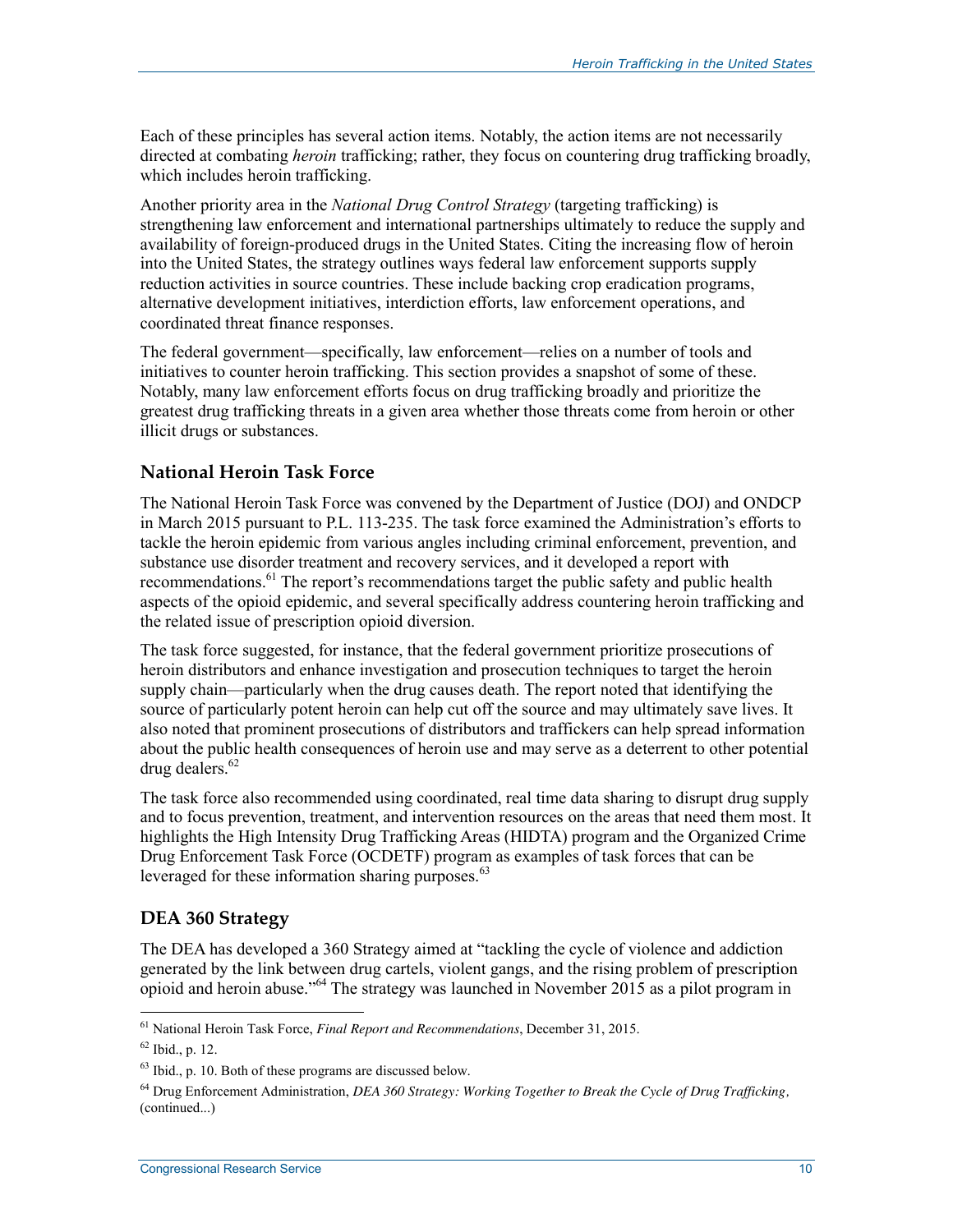Pittsburgh, PA, and has since expanded to other cities.<sup>65</sup> It leverages federal, state, and local entities on the law enforcement, diversion control, and community outreach fronts. As the program is relatively new, there have only been anecdotal reports of operations that fall under the 360 Strategy framework.

#### **HIDTA**

The High Intensity Drug Trafficking Areas (HIDTA) program provides assistance to law enforcement agencies—at the federal, state, local, and tribal levels—that are operating in regions of the United States that have been deemed as critical drug trafficking areas. The program aims to reduce drug production and trafficking through four means:

- promoting coordination and information sharing between federal, state, local, and tribal law enforcement;
- bolstering intelligence sharing between federal, state, local, and tribal law enforcement;
- providing reliable intelligence to law enforcement agencies such that they may be better equipped to design effective enforcement operations and strategies; and
- promoting coordinated law enforcement strategies that rely upon available resources to reduce illegal drug supplies not only in a given area, but throughout the country.<sup>66</sup>

The HIDTA program does not focus on a specific drug threat—such as heroin trafficking; rather, funds can be used to support the most pressing initiatives in a region. As such, when countering heroin trafficking is a top priority in a HIDTA region, funds may be used to support such initiatives. There are 28 HIDTAs, encompassing nearly 18% of U.S. counties and almost 24% of the U.S. population. $67$ 

In August 2015, the Administration launched a Heroin Response Strategy to address heroin abuse from both public health and criminal justice approaches.<sup>68</sup> This strategy leverages the HIDTA program,<sup>69</sup> relying upon 5 HIDTAs across 15 states and the District of Columbia. This effort reportedly combines prevention, education, intelligence, and enforcement resources to coordinate the public health and safety responses to the heroin epidemic in those areas.<sup>70</sup>

l

<sup>(...</sup>continued)

*Drug Violence, and Drug Abuse*, p. 1.

 $65$  See, for example, the expansion to St. Louis, MO. Drug Enforcement Administration, "DEA Announces '360 Strategy' in St. Louis to Address Heroin, Prescription Drugs and Violent Crime," press release, January 28, 2016. 66 21 U.S.C. §1706(a)(2).

<sup>67</sup> White House, Office of National Drug Control Policy, *High Intensity Drug Trafficking Areas (HIDTA) Program*, https://www.whitehouse.gov/ondcp/high-intensity-drug-trafficking-areas-program.

<sup>&</sup>lt;sup>68</sup> White House, "White House Drug Policy Office Funds New Projects in High Intensity Drug Trafficking Areas," press release, August 17, 2015.

<sup>&</sup>lt;sup>69</sup> The HIDTA program provides assistance to law enforcement agencies—at the federal, state, local, and tribal levels that are operating in regions of the United States that have been deemed as critical drug trafficking regions.

 $^{70}$  The HIDTAs participating in the Heroin Response Strategy are the Appalachia, New England, Philadelphia/Camden, New York/New Jersey, and Washington/Baltimore HIDTAs, and these are all located in regions of the country identified as being particularly impacted by the heroin epidemic. See also testimony by Michael P. Botticelli, Director of National Drug Control Policy before U.S. Congress, House Committee on Oversight and Government Reform, *Heroin Abuse in the United States*,  $114^{\text{th}}$  Cong.,  $2^{\text{nd}}$  sess., March 22, 2016.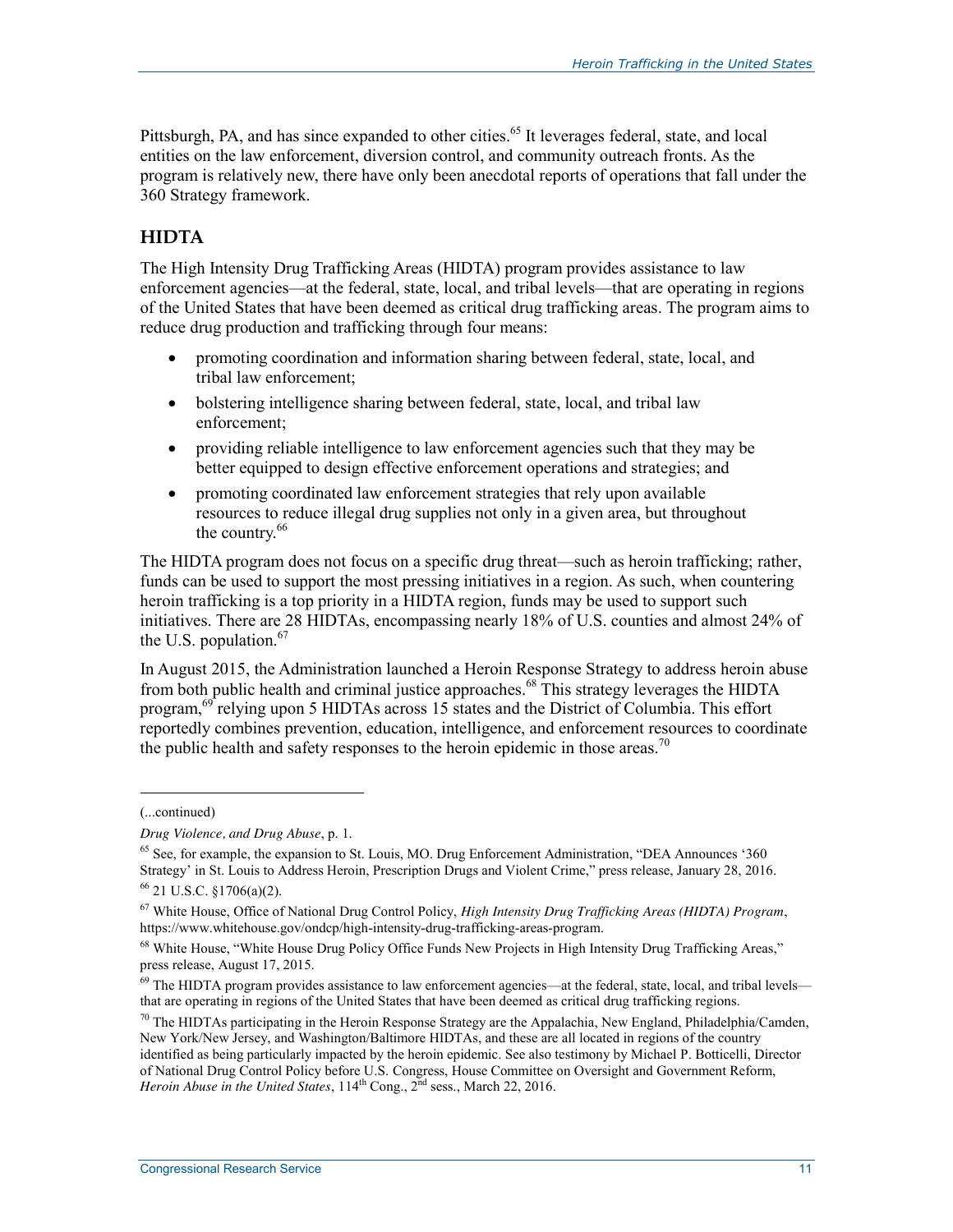#### **OCDETF**

The OCDETF program targets—with the intent to disrupt and dismantle—major drug trafficking and money laundering organizations. Federal agencies that participate in the OCDETF program include the DEA; Federal Bureau of Investigation (FBI); Bureau of Alcohol, Tobacco, Firearms, and Explosives (ATF); U.S. Marshals; Internal Revenue Service (IRS); U.S. Immigration and Customs Enforcement (ICE); U.S. Coast Guard (USCG); 94 U.S. Attorneys Offices; and DOJ's Criminal Division. These federal agencies also collaborate with state and local law enforcement on task forces.<sup>71</sup> There are 12 OCDETF strike forces around the country and an OCDETF Fusion Center that gathers and analyzes intelligence and information to support OCDETF operations. The OCDETFs target those organizations that have been identified on the Consolidated Priority Organization Targets (CPOT) List, which is the "most wanted" list for leaders of drug trafficking and money laundering organizations. For FY2015, 22% (1,063) of active OCDETF investigations were linked to valid  $\overline{CPOTs}$ .<sup>72</sup> Notably, 41% of the current  $\overline{CPOT}$  targets are involved in trafficking heroin.<sup>73</sup>

#### **COPS Anti-Heroin Task Force Program**

Within DOJ, the Community Oriented Policing Services (COPS) Office's Anti-Heroin Task Force (AHTF) Program provides assistance to state law enforcement agencies to investigate illicit activities related to the unlawful trafficking or distribution of heroin or unlawfully diverted prescription opioids. Funds cannot be used for treatment or other purposes because the program focuses on trafficking and distribution. Further, the program focuses its funding on state law enforcement agencies with multi-jurisdictional reach.<sup>74</sup> Reportedly, in FY2015 these AHTF funds supported six awards for purpose areas including "portable drug detection devices, automated license plate readers, lab equipment, expanded data collection, and information systems to manage data on service/hotline calls, seized currency, etc. for mapping and other crime analysis."<sup>75</sup>

#### **Heroin Signature Program and Heroin Domestic Monitor Program**

The DEA operates a heroin signature program (HSP) and a heroin domestic monitor program (HDMP), with the goal of identifying the geographic source of heroin found in the United States. The HSP analyzes *wholesale-level* samples of "heroin seized at U.S. ports of entry (POEs), all non-POE heroin exhibits weighing more than one kilogram, randomly chosen samples, and special requests for analysis.<sup> $\frac{7}{6}$ </sup> Chemical analysis of a given heroin sample results in its "signature," which indicates a particular heroin production process that has been linked to a specific geographic source region. The HDMP assesses the signature source of *retail-level* heroin purchased in the United States. This program samples retail-level heroin in 27 cities across the country and provides data on the price, purity, and geographic source of the heroin.<sup>77</sup> The results

<sup>71</sup> U.S. Department of Justice, *FY2017 Interagency Crime and Drug Enforcement, Congressional Budget Submission*.

<sup>72</sup> Ibid., p. 36.

 $^{73}$  Ibid., p. 25.

<sup>74</sup> U.S. Department of Justice, Community Oriented Policing Services, *Fact Sheet: 2016 COPS Anti-Heroin Task Force Program*.

<sup>75</sup> National Heroin Task Force, *Final Report and Recommendations*, December 31, 2015, p.11.

<sup>76</sup> Drug Enforcement Administration, *Heroin Signature Program: 2013*, December 2015, p. 1.

<sup>77</sup> Drug Enforcement Administration, *National Drug Threat Assessment Summary 2015*, November 2015, p. 30.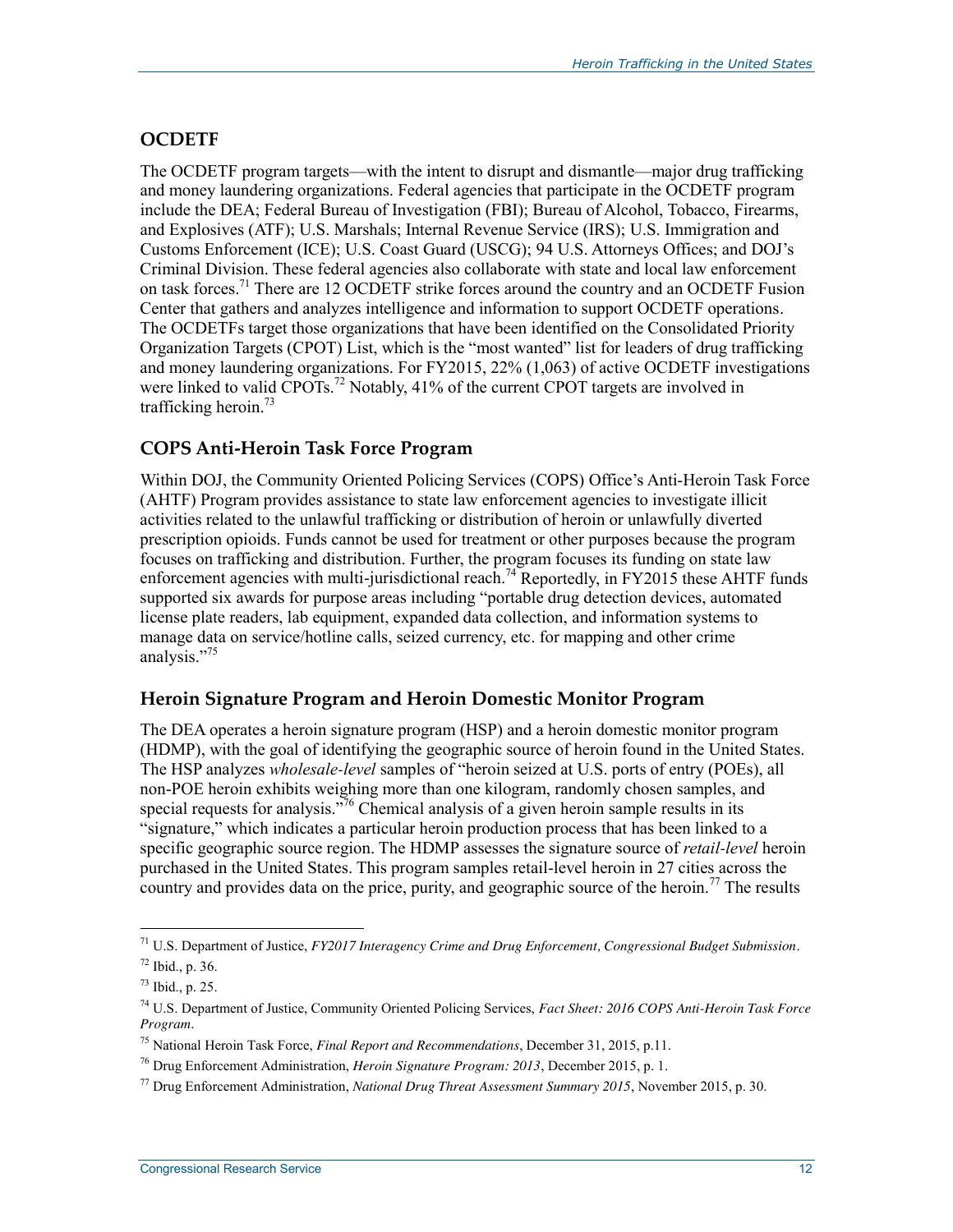from the HSP and HDMP can be used to help understand trafficking and distribution patterns throughout the country. The HSP started in 1977, and the HDMP began in 1979.

The HSP tests about 600-900 heroin samples annually.<sup>78</sup> In 2013, the HSP tested 765 samples totaling 1,613 kg—slightly more than 35% of the total heroin seizures that year.<sup>79</sup> Of the heroin analyzed in the HSP in 2013, Mexican samples represented 54%, South American samples 44%, and Southwest Asian samples 2%. The average purity of Mexican heroin was 45% in 2013, and purity had increased 9% since the previous year. While the purity of South American heroin has historically been higher than Mexican heroin, its average purity only increased 4%, from 56% in 2012 to 60% in 2013.<sup>80</sup>

# **Going Forward**

## **Adequacy of Data on Trafficking Flows**

What is known about drug trafficking flows is contingent on a number of factors surrounding the collection and reporting of these data. Drug trafficking data are complex, and data on various elements (e.g., price, purity, seizures, etc.) can help provide insight into the landscape of drug trafficking.

As the bulk of heroin consumed in the United States has been traced to Mexico and Colombia, one central piece of data in understanding trafficking flows to the United States is the total potential production in these source countries. The United Nations Office on Drugs and Crime has noted, however, that "[o]nly partial information about the extent of opium poppy cultivation and heroin production in the Americas is available."<sup>81</sup> For instance, Mexico reportedly eradicated 14,662 hectares of opium poppy in 2013, and Colombia reportedly eradicated 514 hectares.<sup>82</sup> Eradication numbers, however, do not speak to the total amount of opium poppy cultivated and the proportion that was still viable to produce heroin. The DEA's *2015 National Drug Threat Assessment Summary* estimates that Mexico may have cultivated 17,000 hectares of opium poppy in 2014, yielding "an estimated pure potential production of 42 metric tons of heroin.<sup>583</sup> The report also notes that this estimate is not made with high confidence because the crop yield data are unreliable. Even without reliable data, U.S. officials have reiterated the general trend that production of heroin in Mexico has increased. It is unknown how much of the heroin produced in these countries is specifically destined for the United States rather than other nations.

## **Prioritizing Heroin Trafficking Enforcement**

Over the past few years, officials have repeatedly referred to heroin as a top drug threat in the United States. The *2015 National Drug Threat Assessment Summary* notes that controlled

<sup>78</sup> Drug Enforcement Administration, *FY2017 Performance Budget Congressional Submission*.

<sup>79</sup> Drug Enforcement Administration, *Heroin Signature Program: 2013*, December 2015. Percentage calculated by CRS based on total seizure data reported by the Drug Enforcement Administration, *National Heroin Threat Assessment Summary*, April 2015.

<sup>80</sup> Drug Enforcement Administration, *Heroin Signature Program: 2013*, December 2015, p. 2.

<sup>81</sup> United Nations Office on Drugs and Crime, *World Drug Report 2015*, 2015, p. 41.

<sup>82</sup> Ibid.

<sup>83</sup> Drug Enforcement Administration, *National Drug Threat Assessment Summary 2015*, November 2015, p. 34.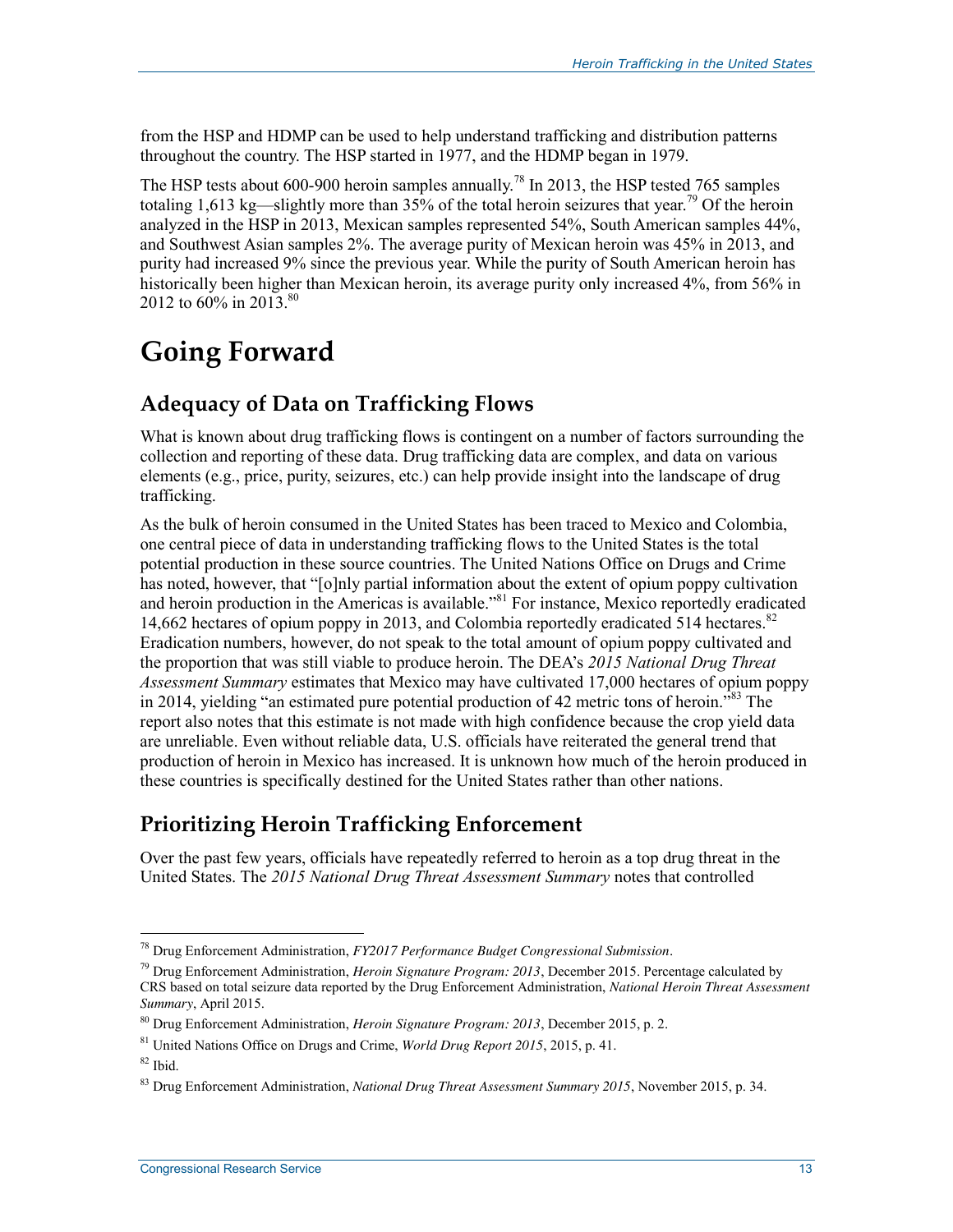prescription drugs (CPD) and heroin were the two most significant drug threats.<sup>84</sup> This is largely based on the health risks—overdose and death—posed by these substances. Heroin does not, however, comprise the bulk of the illegal drugs seized in the United States. Marijuana is the most commonly seized drug (in kilograms), followed by cocaine, methamphetamine, and then heroin.<sup>85</sup> Seizures of heroin have generally increased in the past several years, however. Policymakers may question whether federal enforcement efforts prioritize curbing heroin trafficking to an extent commensurate with the reported threat of the drug. While seizures have increased both along the Southwest border and throughout the country, it is unclear whether enforcement efforts should or are able to target heroin trafficking networks to a greater degree.

In addition, law enforcement data indicate that there have been changes in heroin trafficking patterns along the Southwest border. For instance, between 2013 and 2014 heroin trafficking increased 138% in the El Paso corridor and 129% in the Big Bend corridor, while it declined in other areas such as Del Rio (a 90% decline).<sup>86</sup> Policymakers may ask if (and if so, how) heroin enforcement efforts maximize seizures in the areas where heroin flows are increasing.

The Administration has noted that the "responsibility for curbing heroin production and trafficking lies primarily with the source countries."<sup>87</sup> Policymakers may examine the balance of resources targeted toward domestic efforts to reduce drug trafficking through interdiction and prosecution relative to resources dedicated to eradication, alternative development, and other options abroad.<sup>88</sup>

## **Evaluating Goals and Outcomes of U.S. Strategies**

The United States has a number of strategies targeting illicit drugs. While these strategies do not all focus on drug *trafficking* per se—or even more specifically, heroin trafficking—they have goals to reduce criminality associated with drug trafficking. Policymakers may evaluate whether these strategies are sufficient to target the threat of heroin trafficking in the United States. If not, how might a strategy look that focuses specifically on heroin/opioid trafficking, and would such a strategy be nimble enough to counter the constantly evolving drug trafficking threats facing the United States? Examples of existing strategies are outlined here.

#### **National Drug Control Strategy**

The Office of National Drug Control Policy (ONDCP) is responsible for producing the annual *National Drug Control Strategy*, the purpose of which is to outline a plan to reduce (1) illicit drug consumption in the United States and  $(2)$  the consequences of such use.<sup>89</sup> Since the Obama

**Congressional Research Service 14** and 200 and 200 and 200 and 200 and 200 and 200 and 200 and 200 and 200 and 200 and 200 and 200 and 200 and 200 and 200 and 200 and 200 and 200 and 200 and 200 and 200 and 200 and 200 an

 $\overline{a}$ 84 Ibid.

<sup>85</sup> Ibid., p. 127.

<sup>86</sup> Ibid., p. 36. The El Paso corridor is the CBP sector including parts of west Texas (including El Paso and Fort Hancock) and New Mexico (including Albuquerque and Las Cruces). The Big Bend corridor is the CBP sector directly east of the El Paso corridor, covering a portion of south Texas (including Marfa, Midland, and Lubbock). The Del Rio corridor is the CBP sector directly east of the Big Bend corridor, covering a portion of south Texas (including Comstock and Del Rio). For more information on these and other sectors, see https://www.cbp.gov/border-security/ along-us-borders/border-patrol-sectors.

<sup>87</sup> Office of National Drug Control Policy, *The International Heroin Market*, https://www.whitehouse.gov/ondcp/ global-heroin-market.

<sup>88</sup> International options are beyond the scope of this report. For more information, see CRS In Focus IF10400, *Heroin Production in Mexico and U.S. Policy*, by Clare Ribando Seelke and Liana W. Rosen.  $89$  21 U.S.C.  $$1705(a)(1)$ .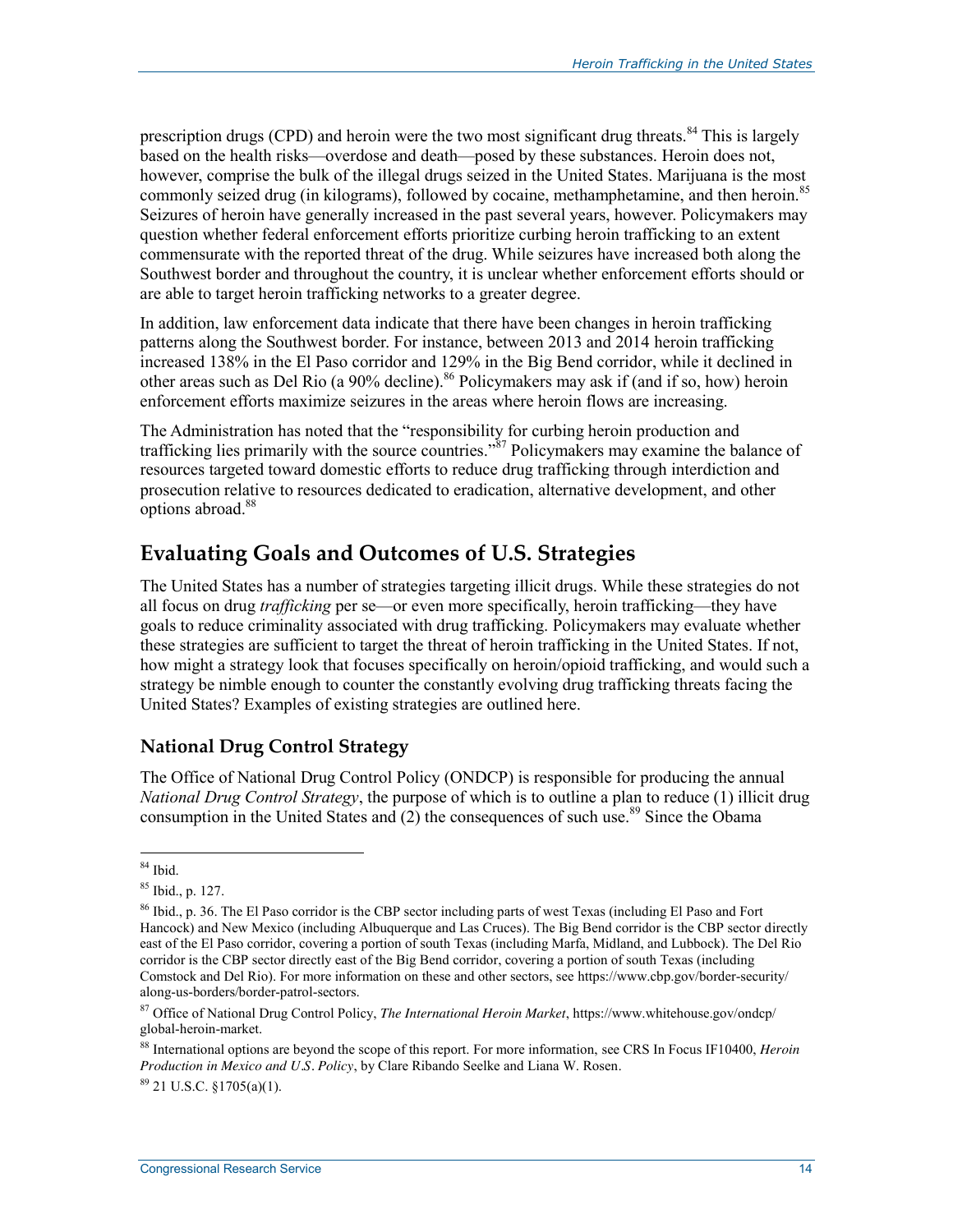Administration released its flagship strategy in 2010, it has included specific objectives (to be accomplished by  $2015)^{90}$  aimed at reducing both illicit drug use and its consequences—thereby improving public health and safety.

The 2015 strategy prioritizes seven broad issue areas:

- preventing drug use in U.S. communities;
- $\bullet$  seeking early intervention opportunities in health care;
- integrating substance use treatment into health care and supporting recovery;
- $\bullet$  stopping the cycle of drug use, crime, and incarceration;
- disrupting domestic drug trafficking and production;
- bolstering international partnerships; and
- $\bullet$  improving information systems for analysis, assessment, and management.<sup>91</sup>

Specifically, with respect to disrupting drug trafficking and production, the strategy outlines three main principles along with supporting action items.<sup>92</sup> As noted, these principles do not focus specifically on countering heroin trafficking, but are broadly designed to combat the most pressing drug trafficking threats (which currently involve heroin).

#### **National Southwest Border Counternarcotics Strategy**

The *National Southwest Border Counternarcotics Strategy* (NSBCS) was first launched in 2009, and it outlines domestic and transnational efforts to reduce the flow of illegal drugs, money, and contraband across the Southwest border. It has a number of strategic objectives:

- bolster criminal intelligence and information sharing;
- secure the border:
- strengthen communities:
- enhance investigations and prosecutions;
- minimize collateral challenges such as money laundering, weapons trafficking, and hazardous materials; and
- engage partners such as Mexico and Central American countries.<sup>93</sup>

The 2016 NSBCS focuses on drug trafficking broadly, noting that the Southwest border is the primary entry point for many illegal drugs arriving in the United States. Nonetheless, it mentions that "the threat posed by heroin in the United States is serious and continues to intensify."<sup>94</sup> The objectives and action items, however, target the broader array of drug and criminal threats at the border.

<sup>&</sup>lt;sup>90</sup> The strategy outlined metrics for seven goals across these two objectives. While there has been progress toward meeting some of these goals, others have seen no progress. See p. 4 of the *National Drug Control Strategy, 2015* for an assessment of each goal.

<sup>91</sup> Office of National Drug Control Policy, *National Drug Control Strategy, 2015*.

 $92$  Ibid. As noted before, these principles are coordinating federal enforcement initiatives with state, local, and tribal partners; securing national borders; and focusing national efforts on the most pressing drug trafficking threats.

<sup>93</sup> Office of National Drug Control Policy, *National Southwest Border Counternarcotics Strategy*, May 2016.  $94$  Ibid., p. 1.